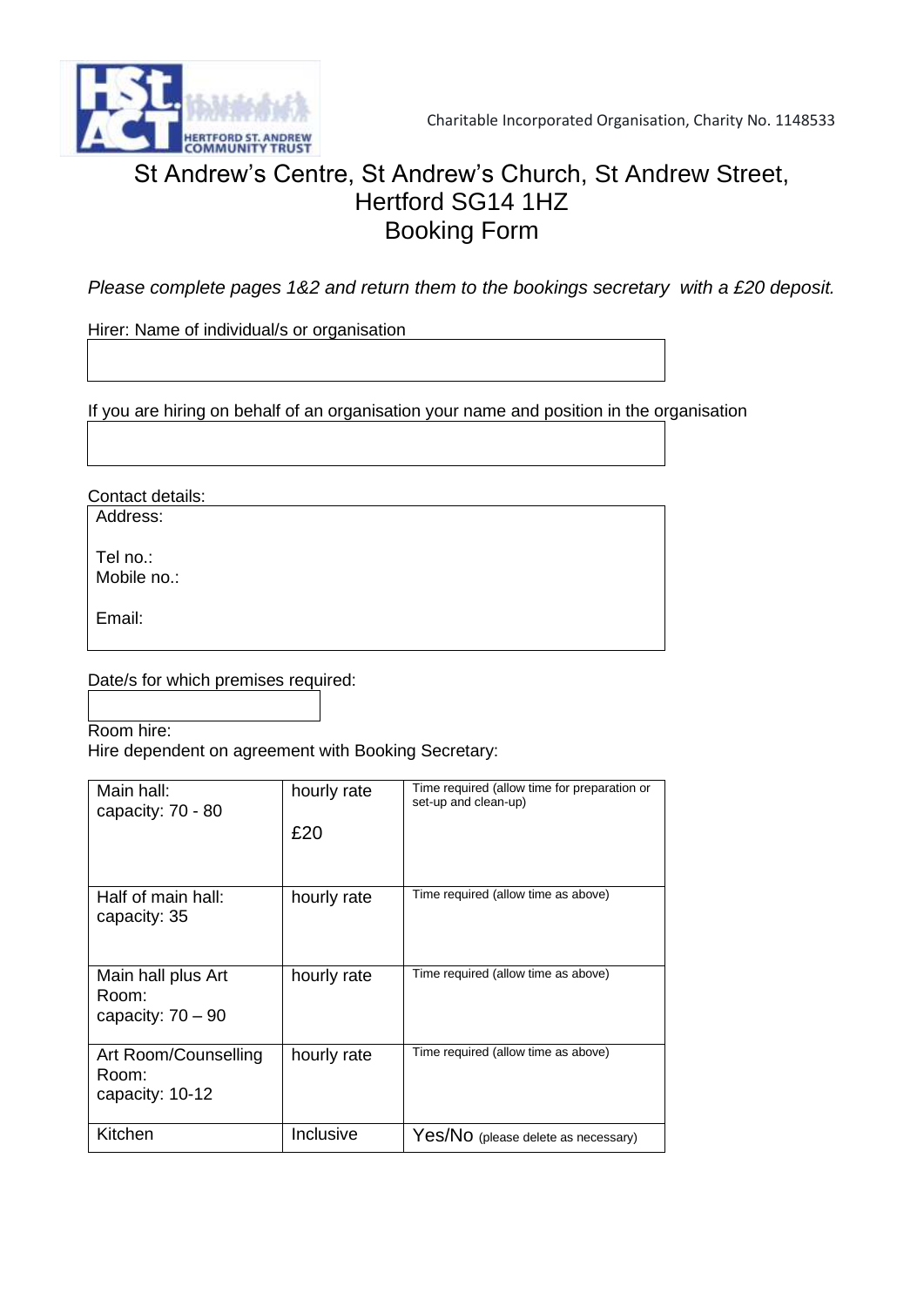# **St Andrew's Centre**

### **PLEASE ENSURE THAT YOU READ THIS DOCUMENT CAREFULLY BEFORE MAKING A BOOKING. THE SHADED BOX WILL BE COMPLETED BY THE BOOKING SECRETARY BEFORE THE AGREEMENT IS SIGNED.**

AN AGREEMENT BETWEEN (1) HERTFORD ST ANDREW COMMUNITY TRUST of St Andrew Street, Hertford SG14 1HZ ("the Trust") and (2) THE HIRER whose details are set out in the attached Booking Form.

The Trust grants to the Hirer permission to use the room or rooms referred to in the attached Booking Form ("the Premises") on the terms set out below and in accordance with the Standard Conditions attached. In this Agreement the expression "the Centre" means St Andrew's Centre adjacent to St Andrew's Church, St Andrew Street, Hertford SG14 1HZ and "the Council" means the Parochial Church Council of the Parish Church of Hertford St Andrew.

|                                                       | TO BE COMPLETED BY BOOKING SECRETARY |                                          |  |  |
|-------------------------------------------------------|--------------------------------------|------------------------------------------|--|--|
| Hire fee:                                             |                                      |                                          |  |  |
| Payable in full on:                                   |                                      |                                          |  |  |
| Damage Deposit:                                       | £50                                  | To be paid by: a week before the booking |  |  |
| Signed by the authorised representative of the Trust: |                                      |                                          |  |  |
|                                                       |                                      | Signature                                |  |  |
|                                                       |                                      | Date                                     |  |  |

## **TO BE COMPLETED BY THE HIRER**

**The Hirer has read, understood and agrees to observe and perform the Trust's Standard Conditions of Hire and Rules & Regulations a copy of which has been received.** PLEASE PRINT, SIGN & RETURN THIS FORM OR SEND AN EMAIL CONFIRMING ACCEPTANCE OF THESE BOOKING TERMS Signed by the Hirer/the Hirer's authorised representative

*……………………………………………………………..Signature ……………………………………………………………..Date*

**Please return to the Bookings Secretary, Hertford St Andrew Community Trust, St Andrew's Church, St Andrew Street, Hertford SG14 1HZ or email to [standrewscentre@hotmail.com](mailto:standrewscentre@hotmail.com)**

To view our privacy notice please go to [www.hertfordstandrews.co.uk/HStACTPrivacyNotice](file:///E:/Centre%20-%20working%20folder/Hiring%20%20Information/www.hertfordstandrews.co.uk/HStACTPrivacyNotice)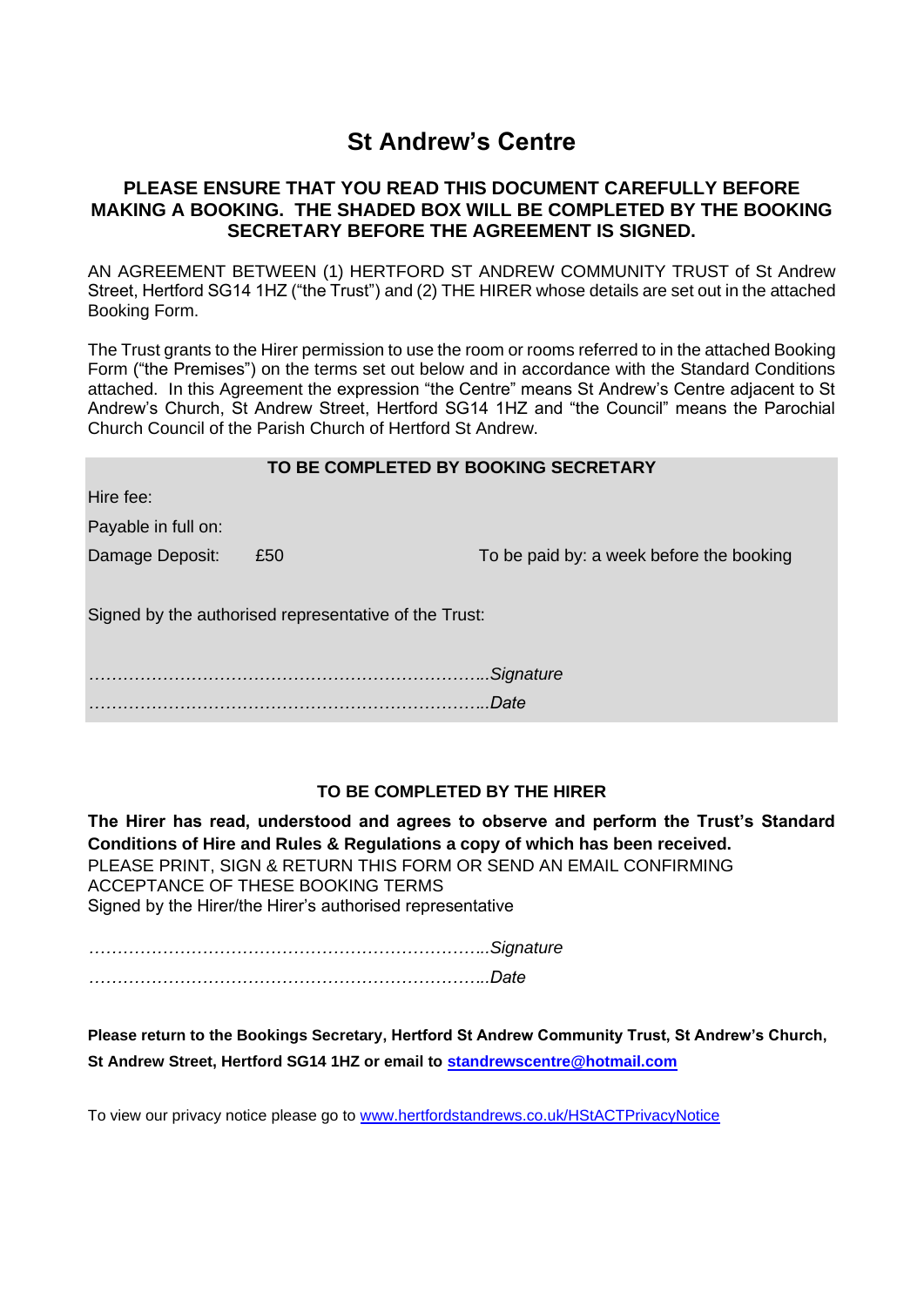## **STANDARD CONDITIONS OF HIRE**

- 1. Immediately upon the occurrence of any damage to the Centre or other property of any kind on it, or injury to any person in the Centre, in any way attributable to the exercise or purported exercise of the hire, the Hirer must:
	- a) notify the Trust without delay and enter details in the damage book which is kept in the Centre kitchen.
	- b) make good the damage or pay to the Trust or the person injured full compensation in money for such damage or injury and indemnify the Trust and the Council from and against all claims arising from any such matters.
- 2. The Hirer must comply in all respects with all legal requirements applicable to the Premises or the exercise of the hire and must use its best endeavours to ensure that all members of its organisation comply with such legal requirements. In particular the Hirer shall indemnify the Trust and the Council from and against any infringement of the law or the rights or interests of third parties.
- 3. The Hirer must comply with any rules, regulations and guidelines which the Trust may make governing the use of the Centre and the exercise of the hire in addition to these Standard Conditions of which the Trust shall notify the Hirer in writing. If there is a conflict between the Standard Conditions of Hire and any rules and regulations, the Standard Conditions of Hire shall prevail.
- 4. The hiring is personal to the Hirer and may only to be exercised by the Hirer.
- 5. The Hirer must not do or omit to do anything that could cause any insurance policy on or in relation to the Centre held by the Trust or the Council to become wholly or partly void or voidable or do or omit to do anything by reason of which additional insurance premiums may become payable.
- 6. The Hirer is recommended to effect and throughout the period of the hire keep in force a policy of insurance with a reputable insurance company to cover all claims arising from the exercise of the hire in respect of any claim for bodily injury or disease or damage to property and on request must make available to the Trust or its representatives a copy of the policy or a summary of its terms and a copy of the current premium receipt.
- 7. In the event of the Centre being rendered unfit for use by any cause neither the Trust nor the Council shall be under any liability for any resulting loss or damage whatsoever.
- 8. Nothing in this hiring agreement is intended to confer any benefit on any person who is not a party to it save for the Council.
- 9. The Trust reserves the right to terminate the hire with immediate effect if the Hire Fee or any deposit is not paid by the due date or there is a breach of the terms of the conditions of hire.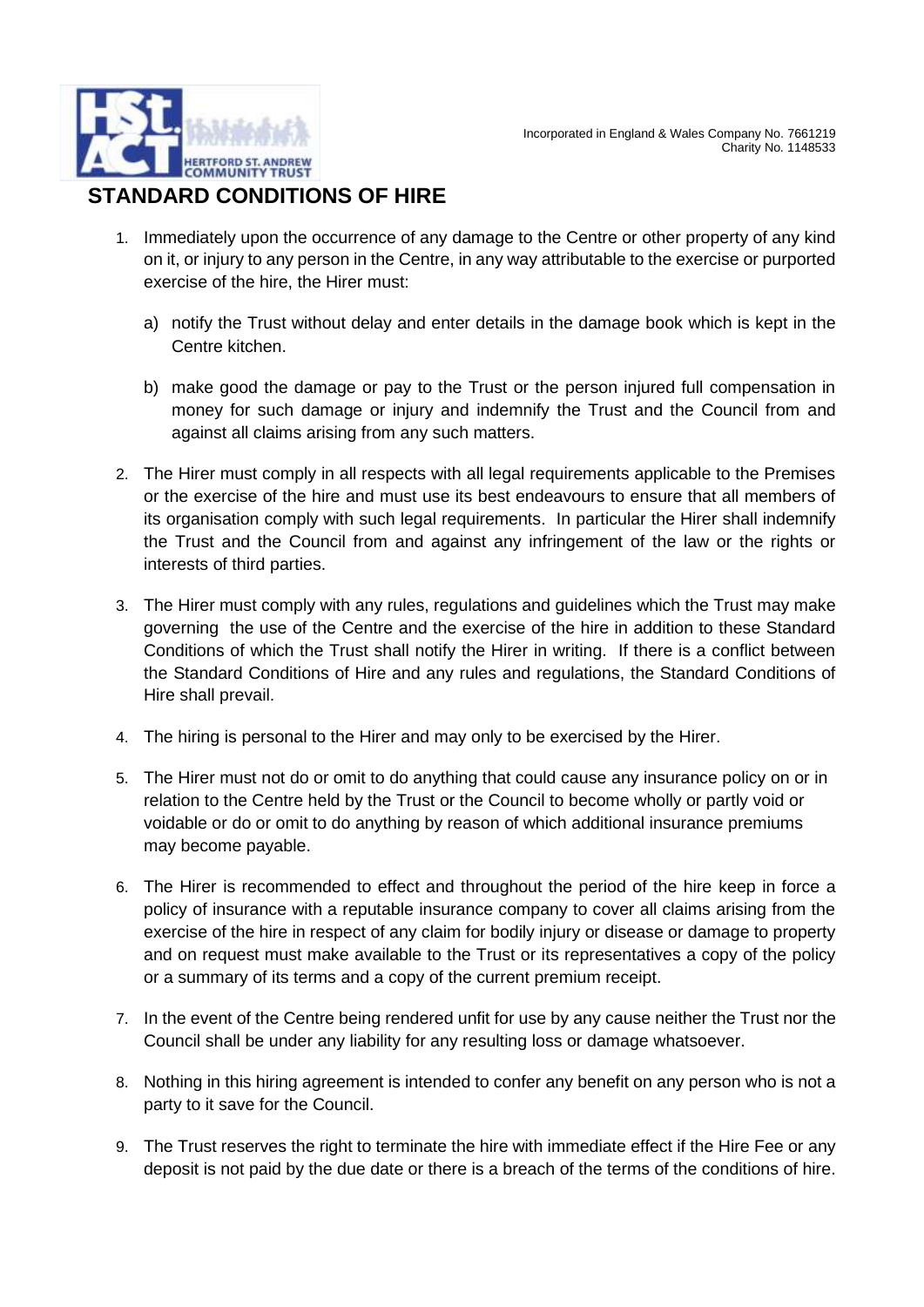## **Cancellation**

- 9.1 If the Hirer cancels the booking within 48 hours prior to the commencement of the Period of hire the Hirer will be charged the full amount of the Hire fee and the Hirer agrees to pay on demand any balance of the Hire fee which remains unpaid. If the Hirer cancels the booking within 7 days but more than 48 hours prior to the commencement of the Period of hire the Hirer will be charged the amount of the Reservation Deposit and the Hirer agrees to pay on demand any balance of the Reservation Deposit which remains unpaid.
- 9.2 If the Hirer cancels the booking more than 7 days before the commencement of the Period of hire or the Trust cancels the booking at any time a full-refund will be given but the Hirer shall have no claim against the Trust for any loss howsoever arising. The Trust will endeavour to give 3 months' notice of any cancellation.

### **10. Miscellaneous**

- 10.1 Where the Hirer for the time being comprises two or more persons obligations expressed or implied to be made by or with the Hirer are deemed to be made by or with all the persons comprising the Hirer jointly and severally.
- 10.2 The expression "the Hirer" shall include the person or persons signing this Agreement and any person or organisation on whose behalf this Agreement is signed, who shall be jointly and severally liable for any breach of the obligations of the Hirer.
- 10.3 Words importing one gender include all other genders; words importing the singular include the plural and vice versa; words importing persons include a corporate body and a partnership and vice versa.
- 10.4 Any agreement by the Hirer not to do anything includes an obligation not to permit or suffer that thing to be done by another person.
- 10.5 The Hirer must satisfy himself that the Centre is legally and physically fit for the Hirer's intended use; the Trust gives no warranty of such fitness.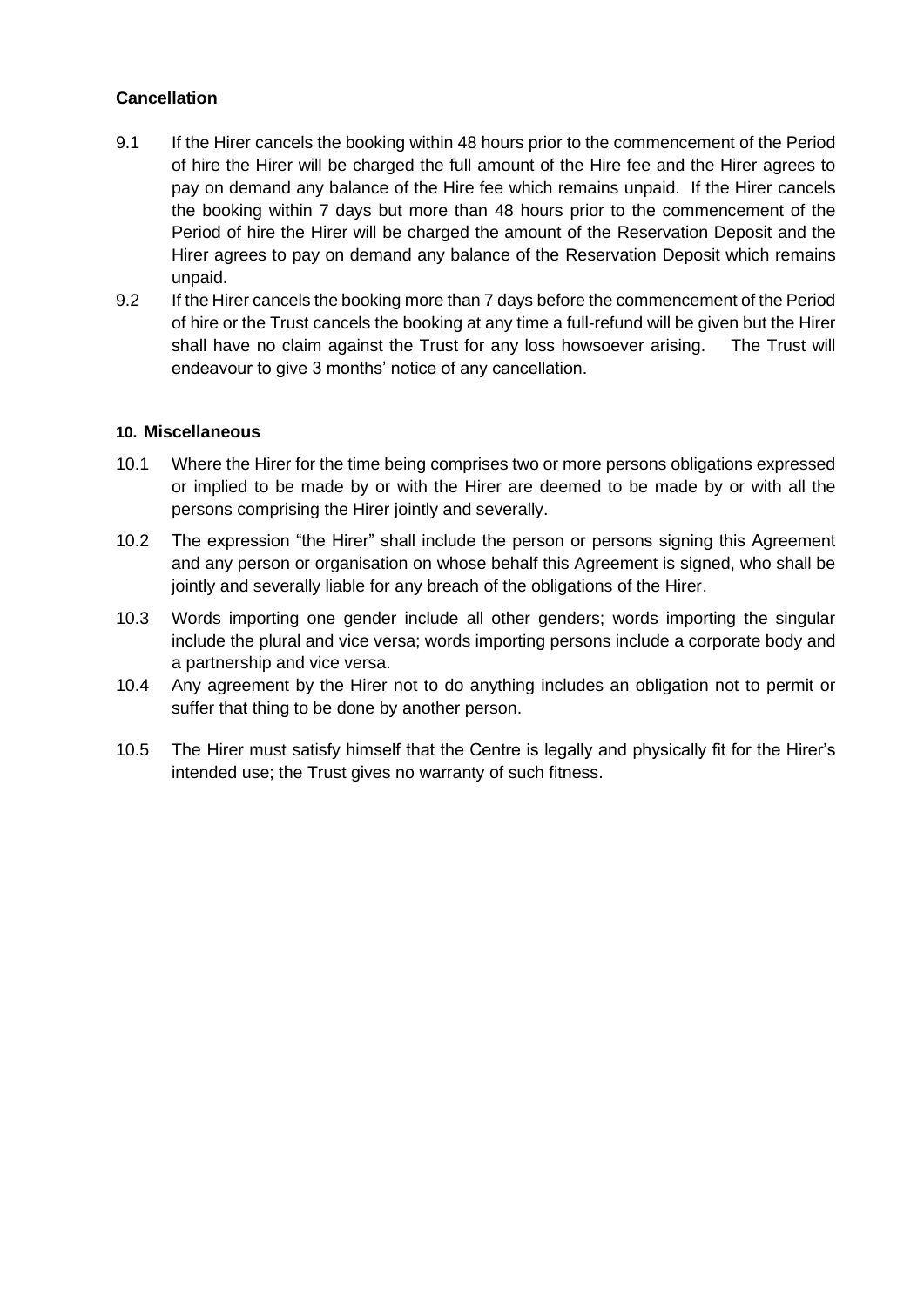## **RULES AND REGULATIONS**

#### **1. Deposit**

A minimum reservation deposit of £20 in part payment of the hire fee plus a damage deposit of £50 is payable at the time of acceptance of the booking. After the period of hire the damage deposit will be returned to the Hirer less any unpaid Hire fees and any compensation payable for damage or breach of any of the hire terms and conditions.

### **2. Hiring Fees**

For one-off bookings, the Hire fees must be paid not less than 7 days before commencement of the Hire period. If payment is not made on time the Trust may treat the booking as cancelled and notify the Hirer. For regular bookings payment is due 14 days from the date of invoice.

**All cheques are to be made payable to: Hertford St Andrew Community Trust. Payment may be made electronically to the following account:**

**Lloyds Bank plc Sort Code: 30-84-85 Account number: 23799760 Account name: For Hertford St Andrew Community Trust Please state Hirer name and Hire date as a reference.**

#### **3. General Conditions of Use**

**3.1 Capacity:** the Hirer must not invite or allow into the Centre more than the following numbers:

| maximum of 80 people. |
|-----------------------|
| maximum of 35 people  |
| maximum of 12 people  |
| maximum of 10 people  |
|                       |

## **3.2 Finishing times**

Monday to Friday and Sunday hire must end by 10pm.

Saturday hire must end by 11pm.

#### **3.3 Conduct**

The Hirer is responsible for the conduct of everyone using the Centre (including children) during the period of hire and must do his/her best to prevent anyone causing an annoyance or inconvenience to other persons. In particular, the Hirer must keep noise to a reasonable level, remembering the close proximity of The Old Rectory and other neighbouring residential properties. *Parties with music must keep external doors closed for this reason.* The Trust or its authorised representative may stop any meeting, entertainment or function which is causing annoyance or disturbance or where there is unacceptable behaviour.

#### **3.4 Ball Games**

No ball games are permitted without the prior written agreement of the Booking Secretary.

#### **3.5 Kitchen**

Children must not be allowed in the Kitchen unaccompanied by an adult for safety reasons.

## **3.6 Alcohol**

The Centre must not be used for the sale of alcohol or for betting or gaming. The consumption of alcohol is subject to the prior approval in writing of the Booking Secretary.

#### **3.7 Consents**

Where a Temporary Event Notice and/or a licence from the Performing Rights Society is required, or any other form of licence is necessary for the proposed use, the Hirer is responsible for obtaining them.

#### **3.8 Adverts**

All advertisements and other publicity for a function/event at the Centre must clearly display the name of the promoter or organiser of the function/event.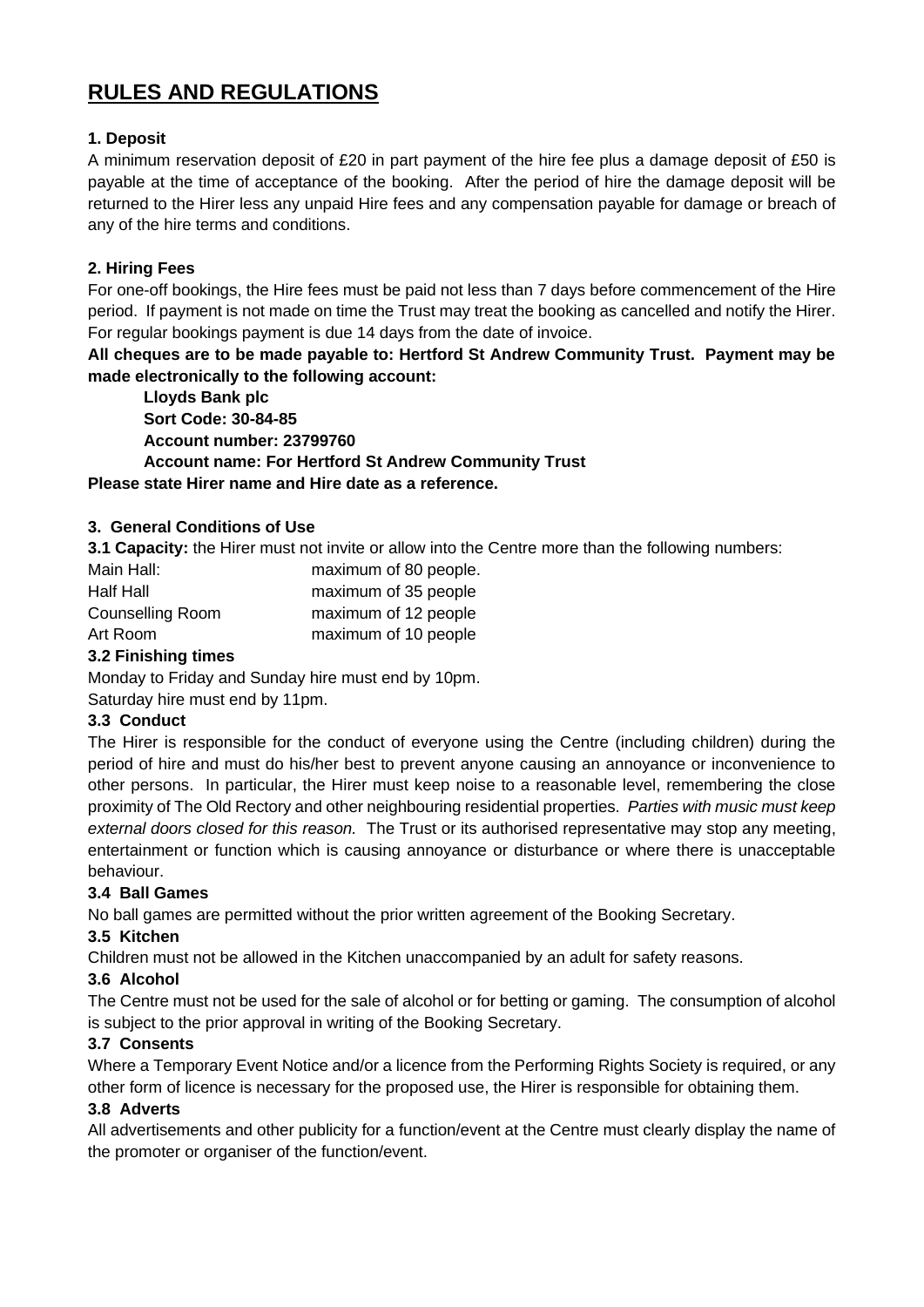## **3.9 No Fixings**

Nothing shall be attached to or driven into the walls, doors or fittings of the Centre.

#### **3.10 No Smoking**

The Hirer shall ensure that the Trust's "no smoking" policy is adhered to at all times.

### **3.11 Damage**

All damage and breakages must be entered in the damage book, which is kept in the Centre kitchen.

#### **3.12 End of Hire**

Before the end of the period of hire, the Centre must be cleaned and all crockery, cutlery and kitchen utensils must be washed up and put away; all tables and chairs and other furniture must be returned to where they are normally stored.

## **3.13 Rubbish**

It is the responsibility of the hirer to remove all rubbish from the Centre.

### **3.14 Health & Safety**

The Hirer must observe the Trust's Health & Safety policy being one and the same as Hertford St Andrew's Health & Safety policy. A copy can be found on the Church's website [www.hertfordstandrews.co.uk.](http://www.hertfordstandrews.co.uk/) Hirers are required to read it.

## **3.15 Accidents**

Any accident occurring at the Centre must be recorded in the Accident Book kept in the Centre kitchen.

### **4. Child and Vulnerable Persons Protection**

4.1 The Trust's current Child and Vulnerable Persons Protection Policy is posted in the Church and Centre. A copy can be found on the Church website [: www.hertfordstandrews.co.uk.](http://www.hertfordstandrews.co.uk/) Hirers are required to read it and if they do not have such a policy or their own policy is not consistent with the standards contained in the Trust's policy, then the Hirer's use of the Premises shall be subject to its observance of the Trust's Child and Vulnerable Persons Protection Policy.

4.2 The Hirer is required to ensure that such persons are protected at all times, by taking all reasonable steps to prevent injury, loss or damage occurring and ensuring all necessary Child and Vulnerable Persons Protection checks are undertaken. The Trust accepts no responsibility for the Hirer's failure to comply with these requirements.

#### **5. Insurance**

The Hirer is recommended to have its own insurance to cover any claims which may arise in relation to his/her use of the Centre.

## **6. Parking**

Under no circumstances are vehicles to be parked in the St Nicholas Hall or Old Rectory driveway.

#### **7. Fire and Emergencies**

7.1 The Hirer is responsible for calling the Fire Brigade to any outbreak of fire however slight and for reporting this immediately to the Emergency telephone number below.

7.2 The Hirer must ensure that all exits, emergency exits and fire appliances are free from obstruction

and available for use at all times during the period of use. (Please see detailed instructions below).

7.3 The Hirer must have a mobile phone available for emergency use.

## **8. Emergencies and Enquiries**

Please ring: Bookings Secretary 07593 055223

#### **9. Rights of Access of the Trust**

The Trust and any persons authorised by it shall have the right to enter any part of the Centre at all times during the period of hire.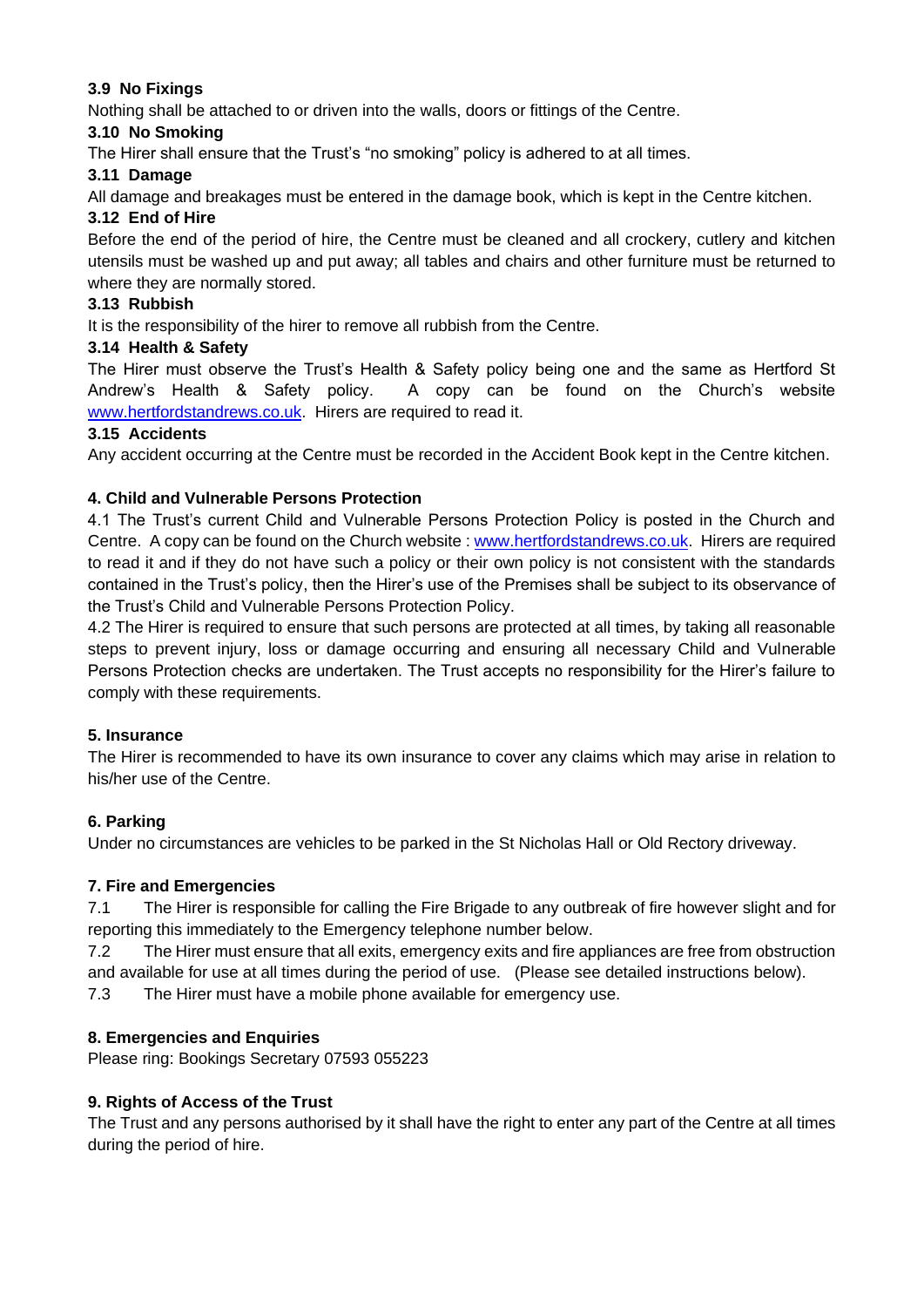**As the hirer you must be or appoint a responsible person to take charge in the event of a fire or other emergency within the St Andrew's Centre. The responsible person must have a mobile phone available to call emergency services. Please read and become familiar with these instructions. The priority is always to save lives and not the building.**

## **BEFORE YOUR EVENT STARTS:**

- Check that the fire exit routes are not blocked (do not allow them to become blocked during your event)
- Check the location of the fire alarm activation points
- Check the location of the fire extinguishers and the difference between the water and powder fire extinguishers
- Inform all attendees of the fire exit routes and assembly point
- Brief any disabled people and their helpers regarding the best evacuation route in the event of an emergency

### **EMERGENCY EVACUATION PLAN**

#### **In the event of a fire:**

• Start the **fire alarm** using one of the activation buttons in red boxes located in the main entrance lobby and the main hall.

• **Take command!** Give loud and clear instructions.

• Tell everybody to **evacuate the building** immediately using the nearest available exit and to gather at the 'Assembly Point' (see below) and to wait for you;

• Call THE FIRE BRIGADE - DIAL 999 and give this address: ST ANDREW'S CENTRE, REAR OF ST ANDREW'S CHURCH, ST ANDREW STREET, HERTFORD Post code SG14 1HZ

• Provided you are not putting yourself in danger, check the John Summersgill Room upstairs and all ground floor rooms to ensure everyone has left the building. Close all doors behind you.

#### **Escape routes**

The escape routes from the building are: 1. Main entrance/exit onto churchyard unlocked by turning the door knob. The main entrance/exit doors MUST always be kept unlocked during occupation. 2. Entrance/Exit from main hall unlocked by turning door knob. 3. The emergency exit from the main hall to the garden area unlocked by turning the door knob. The garden gates giving access to the churchyard and the path to the rear of the Centre are unlocked by pressing the silver button and sliding the bolt.

#### **Assembly point**

The assembly point is: at the front of the church in the churchyard by the larger notice board. Check that everyone is accounted for.

#### **Fighting fires**

• Extinguishers are located in main entrance lobby, outside the John Summersgill Room (upstairs) and by the exit to the garden (all 6L water), and in the kitchen (2kg carbon dioxide)

• Only tackle a fire if trained, competent & confident to do so. Always have a clear escape route. Only tackle a small fire and never if flames are larger than the height of a person.

• Personal safety always takes priority and, if in any doubt, you should not attempt to extinguish a fire

#### **Do not allow anyone to re-enter the building unless a fire officer tells you it is safe to do so. Contact numbers for Hertford St Andrew Community Trust:**

Bookings Secretary: 07593 055223

Chairman of Trustees: Mr Richard Taylor: 07703 197707 Plan date 06/05/2021 Review date 30/04/2022